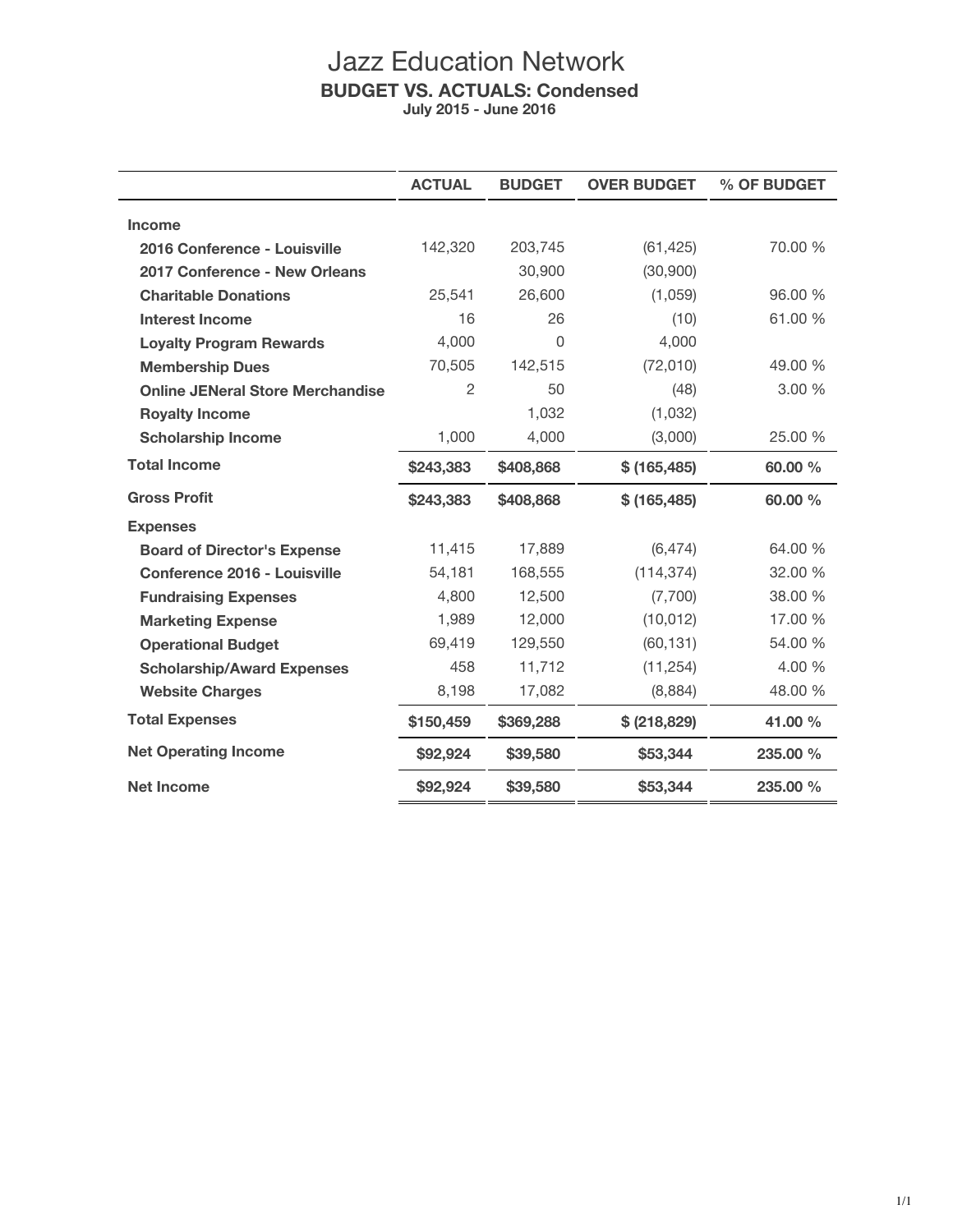## Jazz Education Network **BUDGET VS. ACTUALS: Full July 2015 - June 2016**

|                                                                                                                        | <b>ACTUAL</b> | <b>BUDGET</b>      | <b>OVER BUDGET</b>   | % OF BUDGET  |
|------------------------------------------------------------------------------------------------------------------------|---------------|--------------------|----------------------|--------------|
| <b>Income</b>                                                                                                          |               |                    |                      |              |
| 2016 Conference - Louisville                                                                                           |               | 0                  | 0                    |              |
| <b>Exhibits-Louisville</b>                                                                                             |               | $\Omega$           | 0                    |              |
| <b>Additional Exhibitor Registration</b>                                                                               | 1,350         | 1,550              | (200)                | 87.00 %      |
| <b>Exhibit Booths-FP</b>                                                                                               | 31,460        | 21,450             | 10,010               | 147.00 %     |
| <b>Exhibit Booths-Half Payment</b>                                                                                     | 3,900         | 650                | 3,250                | 600.00 %     |
| <b>Table Top Display</b>                                                                                               | 4,750         | 5,500              | (750)                | 86.00 %      |
| <b>Total Exhibits-Louisville</b>                                                                                       | 41,460        | 29,150             | 12,310               | 142.00 %     |
| <b>JENeral Store</b>                                                                                                   |               | $\mathbf 0$        | 0                    |              |
| <b>JENeral Conference CD Sales</b>                                                                                     |               | 3,460              | (3,460)              |              |
| <b>JENeral Store Conference Merchandise</b>                                                                            |               | 5,730              | (5,730)              |              |
| <b>Total JENeral Store</b>                                                                                             | $\mathbf 0$   | 9,190              | (9, 190)             | $\mathbf{0}$ |
|                                                                                                                        |               | $\Omega$           | 0                    |              |
| <b>JENerations JAZZ Festival</b><br><b>JJF Individual Participation Fee</b>                                            | 6,700         | 9,820              | (3, 120)             | 68.00 %      |
| <b>JJF Large Ensemble Fee</b>                                                                                          | 2,275         | 4,025              | (1,750)              | 57.00 %      |
| <b>JJF Small Ensemble Fee</b>                                                                                          | 1,300         | 1,000              | 300                  | 130.00 %     |
| <b>Total JENerations JAZZ Festival</b>                                                                                 |               |                    |                      |              |
|                                                                                                                        | 10,275        | 14,845             | (4,570)              | 69.00 %      |
| <b>Registration - Income</b>                                                                                           | 2,935         | $\mathbf 0$        | 2,935                |              |
| <b>Additional Chaperone-Management</b>                                                                                 | 825           | 1,000              | (175)                | 83.00 %      |
| <b>Advance Online Registration-Spouse/Domestic Partner</b>                                                             |               | 8,900              | (8,900)              |              |
| <b>Advance Online Registration-Student Member</b>                                                                      | 32,725        | 5,900              | (5,900)              | 93.00 %      |
| <b>Early Registration-Member</b>                                                                                       |               | 35,350<br>$\Omega$ | (2,625)<br>0         |              |
| <b>JENerosity Celebration Registration</b><br><b>JENerosity Celebration - Non Registered</b>                           | 300           | 750                | (450)                | 40.00 %      |
| <b>JENerosity Celebration - Registered</b>                                                                             | 2,700         | 10,200             | (7,500)              | 26.00 %      |
|                                                                                                                        |               |                    |                      |              |
| <b>Total JENerosity Celebration Registration</b>                                                                       | 3,000         | 10,950             | (7,950)              | 27.00 %      |
| <b>Medium Room Hourly Rate</b>                                                                                         | 600           | 750                | (150)                | 80.00 %      |
| <b>Member Adult One Day Pass</b>                                                                                       |               | 4,795              | (4, 795)             |              |
| <b>Member Advance Online</b>                                                                                           | 30,000        | 24,800             | 5,200                | 121.00 %     |
| <b>Member OnSite</b>                                                                                                   |               | 24,500<br>1,440    | (24, 500)<br>(1,440) |              |
| <b>Non-Member Evening Concert Ticket</b>                                                                               |               | 400                | (400)                |              |
| Non-Member Local Student/Chaperone (accompanying minors) Ticket<br><b>On-Site Registration-Spouse/Domestic Partner</b> |               | 4,875              | (4, 875)             |              |
| <b>Onsite Registration Student Member</b>                                                                              |               | 8,200              | (8, 200)             |              |
| <b>Saturday Education Workshops</b>                                                                                    | 225           | 125                | 100                  | 180.00 %     |
| <b>Single Event Day Ticket</b>                                                                                         |               | 2,900              | (2,900)              |              |
| <b>Small Room Hourly Rate</b>                                                                                          | 300           | 0                  | 300                  |              |
| <b>Spouse/Domestic Partner Early Registration</b>                                                                      | 4,950         | 0                  | 4,950                |              |
| <b>Student Composition Showcase Application Fee</b>                                                                    | 525           | 675                | (150)                | 78.00 %      |
| <b>Total Registration - Income</b>                                                                                     | 76,085        | 135,560            | (59, 475)            | 56.00 %      |
| <b>Sponsorships</b>                                                                                                    |               | 0                  | 0                    |              |
| 2016 Sponsor-Associate-Conservatory Stage                                                                              | 2,500         | 2,500              | 0                    | 100.00 %     |
| 2016 Sponsor-Associate-JENerations Jazz Festival                                                                       |               | 6,000              | (6,000)              |              |
| 2016 Sponsor-Associate-New Voices Stage                                                                                | 5,000         | 5,000              | 0                    | 100.00 %     |
| 2016 Sponsor-Associate-Visions Stage                                                                                   | 6,000         | 0                  | 6,000                |              |
| 2016 Sponsor-Contributing-JENerosity Celebration Reception                                                             | 1,000         | 1,500              | (500)                | 67.00 %      |
| <b>Total Sponsorships</b>                                                                                              | 14,500        | 15,000             | (500)                | 97.00 %      |
| <b>Total 2016 Conference - Louisville</b>                                                                              |               |                    |                      |              |
|                                                                                                                        | 142,320       | 203,745            | (61, 425)            | 70.00 %      |
| 2017 Conference - New Orleans                                                                                          |               | 30,900             | (30,900)             |              |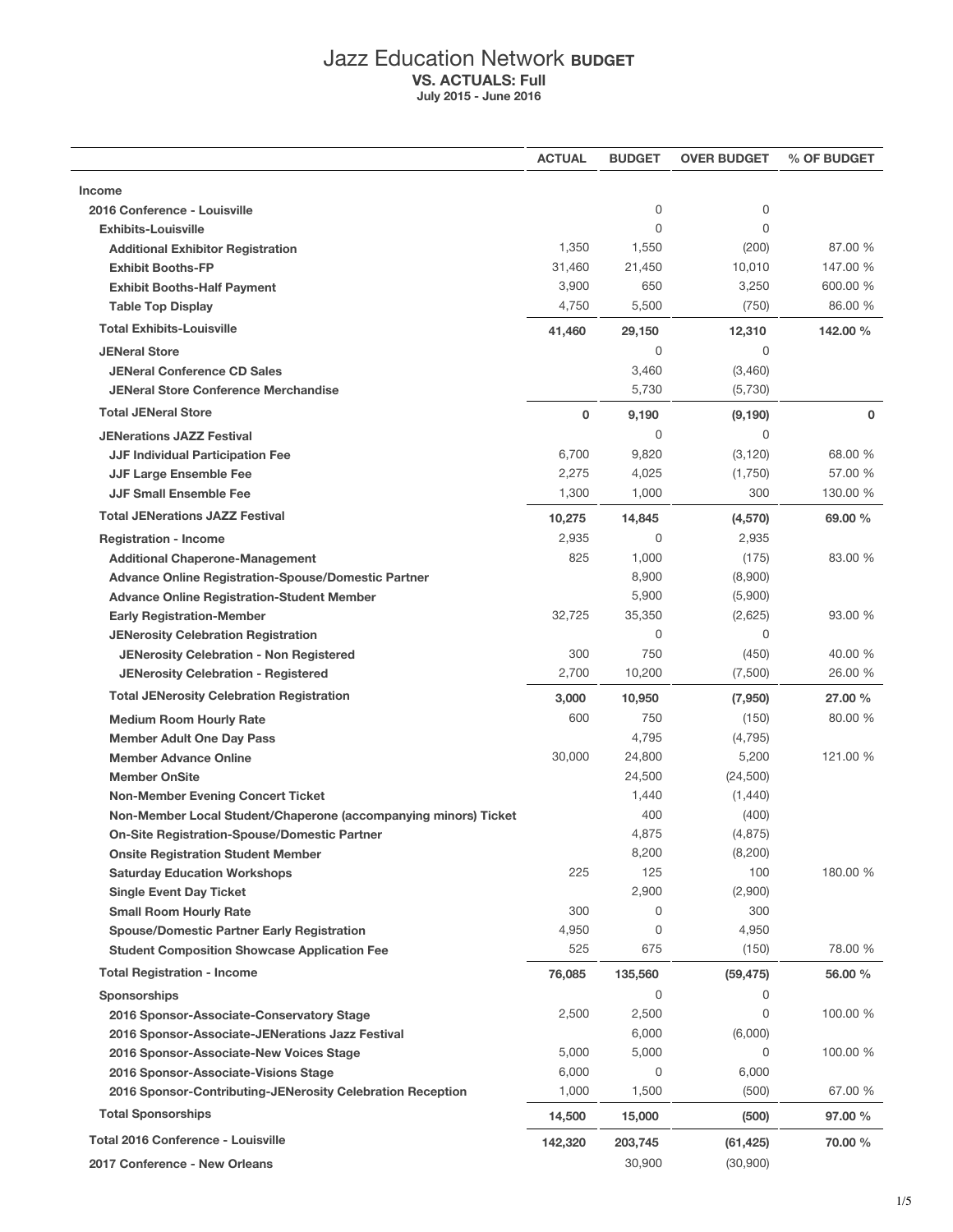| <b>Charitable Donations</b>              |                | $\mathbf 0$ | 0             |             |
|------------------------------------------|----------------|-------------|---------------|-------------|
| <b>Corporate Donations</b>               |                | 0           | 0             |             |
| <b>Herb Alpert Foundation Grant</b>      | 12,500         | 15,000      | (2,500)       | 83.00 %     |
| <b>Jamey Aebersold</b>                   |                | 3,000       | (3,000)       |             |
| <b>Trad Jazz Curriculum Project</b>      | 10,000         | 0           | 10,000        |             |
| <b>Total Corporate Donations</b>         | 22,500         | 18,000      | 4,500         | 125.00 %    |
| <b>Individual Donations</b>              | 1,320          | 6,300       | (4,980)       | 21.00 %     |
| <b>Razoo Foundation</b>                  | 1,721          | 2,300       | (579)         | 75.00 %     |
| <b>Total Charitable Donations</b>        | 25,541         | 26,600      | (1,059)       | 96.00 %     |
| <b>Interest Income</b>                   | 16             | 26          | (10)          | 61.00 %     |
| <b>Loyalty Program Rewards</b>           | 4,000          | $\mathbf 0$ | 4,000         |             |
| <b>Membership Dues</b>                   |                | 0           | 0             |             |
| <b>Individual Categories</b>             |                |             |               |             |
| eJEN Membership                          | 8,575          | 15,570      | (6,995)       | 55.00 %     |
| eJEN upgrade to Full Individual          |                | 20          | (20)          |             |
| <b>Full Individual</b>                   | 33,855         | 87,375      | (53, 520)     | 39.00 %     |
| Youth Category (Ages12-17)               | 175            | 0           | 175           |             |
| <b>Total Individual Categories</b>       | 42,605         | 102,965     | (60, 360)     | 41.00 %     |
| <b>Partner Categories</b>                |                | 0           | 0             |             |
| <b>Corporate Partner</b>                 | 14,350         | 20,350      | (6,000)       | 71.00 %     |
| <b>Institution Partner</b>               | 11,800         | 17,500      | (5,700)       | 67.00 %     |
| <b>Network Affiliate - Group</b>         | 650            | 900         | (250)         | 72.00 %     |
| <b>School Festival Partner</b>           | 1,100          | 800         | 300           | 138.00 %    |
| <b>Total Partner Categories</b>          | 27,900         | 39,550      | (11,650)      | 71.00 %     |
| <b>Total Membership Dues</b>             | 70,505         | 142,515     | (72,010)      | 49.00 %     |
| <b>Online JENeral Store Merchandise</b>  | $\overline{c}$ | 50          | (48)          | 3.00 %      |
| <b>Royalty Income</b>                    |                | 1,032       | (1,032)       |             |
| <b>Scholarship Income</b>                |                | 0           | 0             |             |
| <b>David Baker Scholarship</b>           |                |             |               |             |
| <b>David Baker Scholarship</b>           |                | 3,000       | (3,000)       |             |
| <b>Total David Baker Scholarship</b>     | 0              | 3,000       | (3,000)       | $\mathbf 0$ |
| <b>Hal Leonard Scholarship</b>           | 1,000          | 1,000       | 0             | 100.00 %    |
| <b>Total Scholarship Income</b>          | 1,000          | 4,000       | (3,000)       | 25.00 %     |
| <b>Total Income</b>                      | \$243,383      | \$408,868   | \$ (165, 485) | 60.00 %     |
| <b>Gross Profit</b>                      | \$243,383      | \$408,868   | \$(165, 485)  | 60.00 %     |
| <b>Expenses</b>                          |                |             |               |             |
| <b>Board of Director's Expense</b>       |                | $\mathbf 0$ | 0             |             |
| <b>Board Meals</b>                       | 590            | 2,500       | (1, 910)      | 24.00 %     |
| <b>Hotel Expense</b>                     |                | 0           | 0             |             |
| <b>Hotel Expense Aug</b>                 | 5,427          | 2,386       | 3,041         | 227.00 %    |
| <b>Hotel Expense Jan</b>                 |                | 3,578       | (3,578)       |             |
| <b>Total Hotel Expense</b>               | 5,427          | 5,964       | (537)         | 91.00 %     |
| <b>Misc. Board Expenses</b>              |                | 325         | (325)         |             |
| <b>Travel Reimbursement</b>              | 5,398          | 9,100       | (3,702)       | 59.00 %     |
| <b>Total Board of Director's Expense</b> | 11,415         | 17,889      | (6, 474)      | 64.00 %     |
| Conference 2016 - Louisville             | 1,192          | 0           | 1,192         |             |
| <b>Food and Beverage</b>                 |                | 0           | 0             |             |
| <b>Exhibitor Welcome</b>                 |                | 1,000       | (1,000)       |             |
| <b>JENerosity Celebration</b>            | 4,518          | 15,000      | (10, 482)     | 30.00 %     |
| <b>Meal Stipend for Production</b>       |                | 4,000       | (4,000)       |             |
| <b>Presidents Founders Reception</b>     | 10             | 8,000       | (7,990)       | 0.00%       |
| <b>Total Food and Beverage</b>           | 4,528          | 28,000      | (23, 472)     | 16.00 %     |
| <b>Guest Speaker</b>                     |                | $\mathbf 0$ | 0             |             |
| <b>Housing- Guest Speaker</b>            |                | 534<br>600  | (534)         |             |
| <b>Travel Expense - Guest Speaker</b>    |                |             | (600)         |             |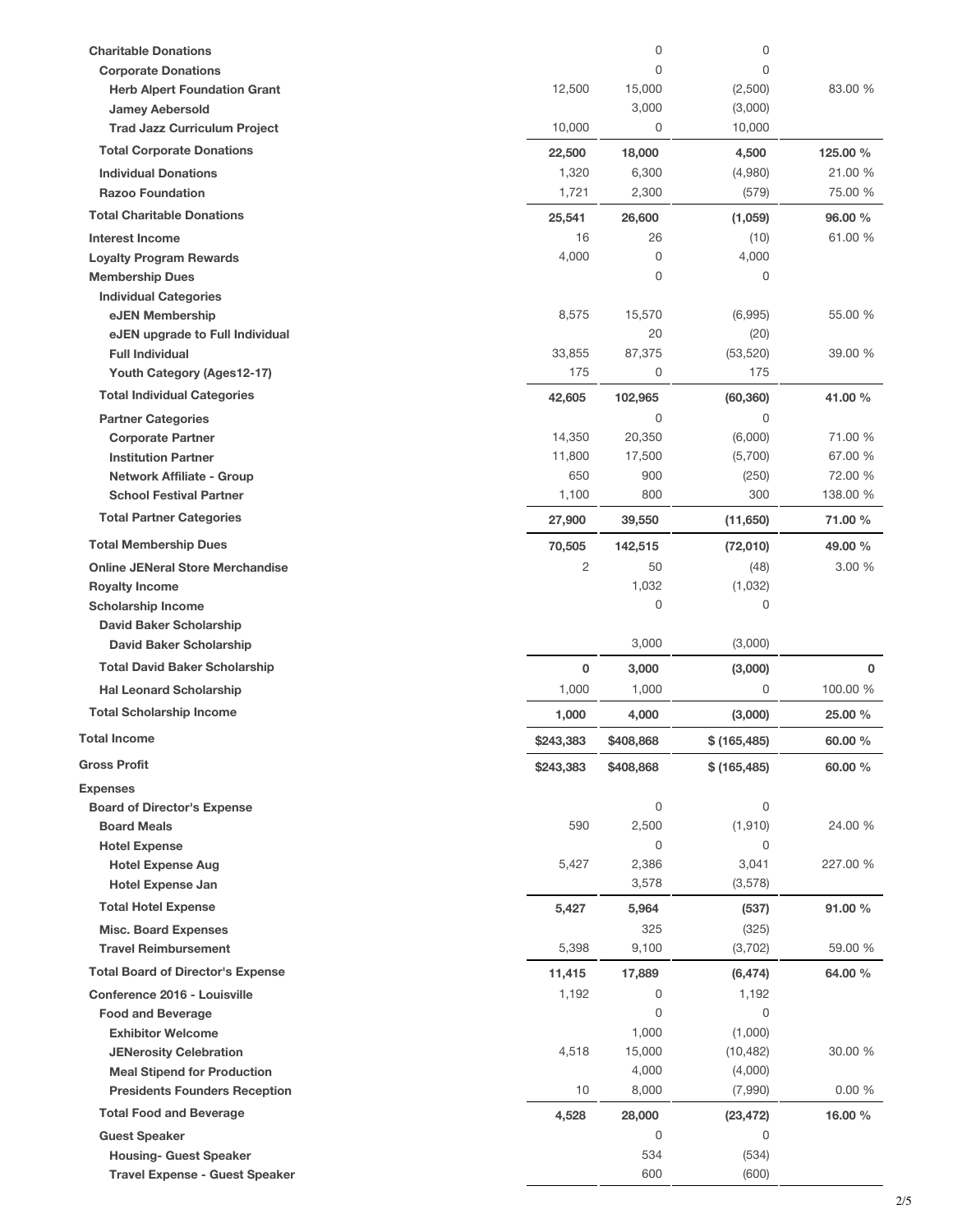| <b>Total Guest Speaker</b>                                        | 0           | 1,134          | (1, 134)             | 0       |
|-------------------------------------------------------------------|-------------|----------------|----------------------|---------|
| <b>JENeral Store</b>                                              |             | 0              | 0                    |         |
| <b>JEN Store Merchandise</b>                                      |             | 2,500          | (2,500)              |         |
| <b>JEN Store Shipping Expenses</b>                                |             | 97             | (97)                 |         |
| <b>JENeral Store CD Reimbursements</b>                            |             | 1,782          | (1,782)              |         |
| <b>Total JENeral Store</b>                                        | 0           | 4,379          | (4, 379)             | 0       |
| <b>License Fees</b>                                               |             | 0              | 0                    |         |
| <b>ASCAP Blanket License</b>                                      |             | 1,130          | (1, 130)             |         |
| <b>BMI Blanket License</b>                                        |             | 400            | (400)                |         |
| <b>SESAC Blanket License</b>                                      |             | 400            | (400)                |         |
| <b>Total License Fees</b>                                         | $\mathbf 0$ | 1,930          | (1,930)              | 0       |
| <b>Miscellaneous Conference Expenses</b>                          |             | 0              | 0                    |         |
| <b>Housing - Composition Showcase Winners</b>                     |             | 1,142          | (1, 142)             |         |
| <b>Housing - Photographers</b>                                    |             | 761            | (761)                |         |
| <b>Insurance Special Event/General Liability</b>                  |             | 1,062          | (1,062)              |         |
| <b>Shipping/Postage</b>                                           |             | 1,350          | (1,350)              |         |
| <b>Total Miscellaneous Conference Expenses</b>                    | 0           | 4,315          | (4, 315)             | 0       |
| <b>Production</b>                                                 |             | 0              | $\mathbf 0$          |         |
| Axxis Inc.                                                        | 46,200      | 77,500         | (31, 300)            | 60.00 % |
| <b>Conference Coordinator Team Housing</b>                        |             | 5,615          | (5,615)              |         |
| <b>Engineering Charges/Electrical</b>                             |             | 3,880          | (3,880)              |         |
| <b>Equipment Rental</b>                                           |             | 1,500          | (1,500)              |         |
| <b>Freeman - Decorations</b>                                      |             | 10,000         | (10,000)             |         |
| <b>Miscellaneous Production Expenses</b>                          |             | 70             | (70)                 |         |
| <b>On Site Hotel Production</b>                                   |             | 500            | (500)                |         |
| <b>Piano Tuning - Moving</b>                                      |             | 5,000          | (5,000)              |         |
| <b>Production Housing - Production Coordinators</b>               |             | 6,662<br>761   | (6,662)<br>(761)     |         |
| <b>Production Housing-Add'l Rooms Available</b><br><b>Rigging</b> |             | 6,420          | (6, 420)             |         |
|                                                                   |             |                |                      |         |
| <b>Total Production</b>                                           | 46,200      | 117,908        | (71, 708)            | 39.00 % |
| <b>Registration Expenses</b>                                      | 1,792       | 0              | 1,792                |         |
| <b>Other Miscellaneous Service Cost</b>                           | 160<br>308  | 1,000          | (840)                | 16.00 % |
| <b>Registration Badge Assem</b><br><b>Square Processing Fees</b>  |             | 2,225<br>1,365 | (1, 917)<br>(1, 365) | 14.00 % |
|                                                                   |             |                |                      |         |
| <b>Total Registration Expenses</b>                                | 2,260       | 4,590          | (2, 330)             | 49.00 % |
| <b>Security</b>                                                   |             | 0              | 0                    |         |
| <b>Hotel Lockout Fees</b>                                         |             | 1,500          | (1,500)              |         |
| Kentucky Center for the Arts Donation (Badge Checkers)            |             | 2,500          | (2,500)              |         |
| <b>Unarmed Guards</b>                                             |             | 2,028          | (2,028)              |         |
| <b>Total Security</b>                                             | $\mathbf 0$ | 6,028          | (6,028)              | 0       |
| Tax                                                               |             | $\mathbf 0$    | 0                    |         |
| <b>State Sales Tax</b>                                            |             | 271            | (271)                |         |
| <b>Total Tax</b>                                                  | 0           | 271            | (271)                | 0       |
| <b>Total Conference 2016 - Louisville</b>                         | 54,181      | 168,555        | (114, 374)           | 32.00 % |
| <b>Fundraising Expenses</b>                                       | 300         | $\mathbf 0$    | 300                  |         |
| <b>JAZZ2U Grant Expenses</b>                                      | 4,500       | 12,500         | (8,000)              | 36.00 % |
| <b>Total Fundraising Expenses</b>                                 | 4,800       | 12,500         | (7,700)              | 38.00 % |
| <b>Marketing Expense</b>                                          |             | 0              | 0                    |         |
| Advertising, Mktg, Promo                                          |             |                |                      |         |
| <b>Mail Chimp Fee</b>                                             | 420         | 960            | (540)                | 44.00 % |
| <b>Total Advertising, Mktg, Promo</b>                             | 420         | 960            | (540)                | 44.00 % |
| <b>Marketing General</b>                                          |             | 6,770          | (6,770)              |         |
| <b>MEA State Shows</b>                                            |             | 0              | 0                    |         |
| <b>IMEA Costs</b>                                                 |             | 950            | (950)                |         |
| <b>Total MEA State Shows</b>                                      | $\mathbf 0$ | 950            | (950)                | 0       |
|                                                                   |             |                |                      |         |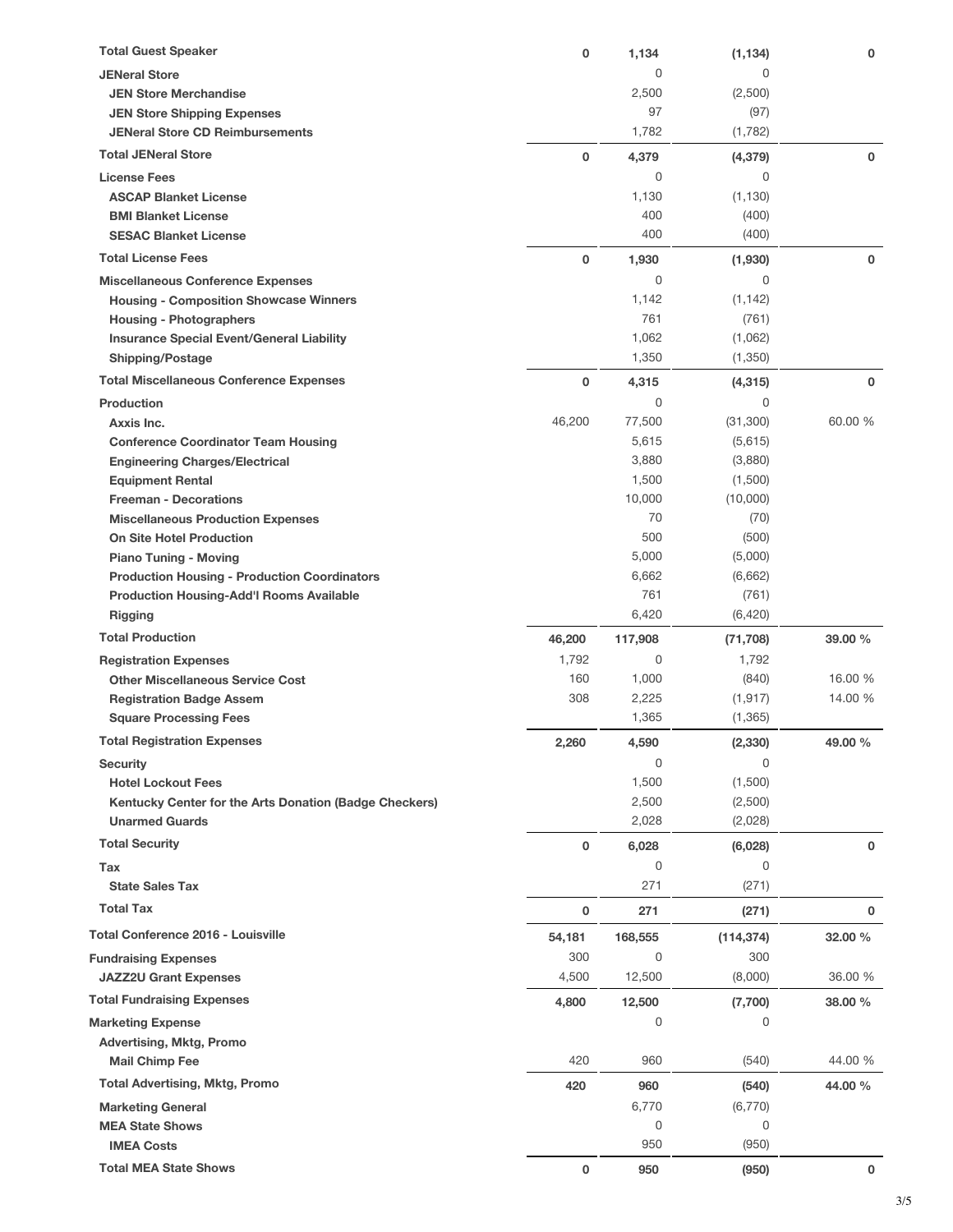| <b>Midwest Band &amp; Orchestra Clinic</b>                     | 1,075  | 2,550          | (1, 475)         | 42.00 %            |
|----------------------------------------------------------------|--------|----------------|------------------|--------------------|
| <b>Printing &amp; Postage</b>                                  | 494    | 770            | (277)            | 64.00 %            |
| <b>Total Marketing Expense</b>                                 | 1,989  | 12,000         | (10, 012)        | 17.00 %            |
| <b>Operational Budget</b>                                      |        | 0              | 0                |                    |
| <b>Accounting/Legal Services</b>                               |        | $\mathbf 0$    | 0                |                    |
| <b>Accounting Firm/Tax Preperation/Annual Audit</b>            |        | 11,000         | (11,000)         |                    |
| <b>Legal Fees</b>                                              |        | 1,000          | (1,000)          |                    |
| <b>Quick Books Online Monthly Fee</b>                          | 206    | 360            | (154)            | 57.00 %            |
| <b>Total Accounting/Legal Services</b>                         | 206    | 12,360         | (12, 154)        | 2.00 %             |
| <b>Bank Charges</b>                                            |        | 0              | 0                |                    |
| <b>American Express Card Processing</b>                        | 774    | 1,685          | (911)            | 46.00 %            |
| <b>Bank of America Merchant Fees</b>                           | 6,988  | 12,290         | (5,302)          | 57.00 %            |
| <b>Total Bank Charges</b>                                      | 7,762  | 13,975         | (6, 213)         | 56.00 %            |
| Insurance                                                      |        | 0              | 0                |                    |
| D & O Insurance                                                |        | 2,254          | (2, 254)         |                    |
| <b>General Liability Insurance</b>                             | 280    | 509            | (229)            | 55.00 %            |
| <b>Total Insurance</b>                                         | 280    | 2,763          | (2, 483)         | 10.00 $%$          |
| <b>Office Management Expenses</b>                              |        | 0              | 0                |                    |
| <b>Annual IC Stipends</b>                                      |        | $\mathbf 0$    | 0                |                    |
| <b>IC Expense Bookkeeper</b>                                   | 4,083  | 7,000          | (2,917)          | 58.00 %            |
| IC Expense Marketing/Communications Coordinator                | 14,588 | 25,008         | (10, 420)        | 58.00 %            |
| IC Expense Office Manager                                      | 21,000 | 36,000         | (15,000)         | 58.00 %            |
| <b>IC Expense Operations Administrator</b>                     | 20,727 | 26,000         | (5, 273)         | 80.00 %            |
| <b>Total Annual IC Stipends</b>                                | 60,399 | 94,008         | (33,609)         | 64.00 %            |
| <b>Housing Office IC Staff Jan</b>                             |        | 2,094          | (2,094)          |                    |
| <b>Housing Operations Administrator-Aug</b>                    |        | 575            | (575)            |                    |
| <b>Misc. Office Expenses</b>                                   | 47     | 1,000          | (953)            | 5.00 %             |
| <b>Office Manager Travel</b>                                   |        | 1,286          | (1,286)          |                    |
| <b>Office Staff Travel</b>                                     | 531    | 835            | (304)            | 64.00 %            |
| <b>Travel - Operations Administrator</b>                       |        | 500            | (500)            |                    |
| <b>Total Office Management Expenses</b>                        | 60,977 | 100,298        | (39, 321)        | 61.00 %            |
| <b>Office Supplies/Expenses</b>                                |        | 0              | 0                |                    |
| <b>Printing &amp; Reproduction</b>                             |        | 108            | (108)            |                    |
| <b>Shipping/Postage</b>                                        | 194    | 46             | 148              | 422.00 %           |
| <b>Total Office Supplies/Expenses</b>                          | 194    | 154            | 40               | 126.00 %           |
| <b>Total Operational Budget</b>                                |        |                |                  |                    |
|                                                                | 69,419 | 129,550<br>0   | (60, 131)<br>0   | 54.00 %            |
| <b>Scholarship/Award Expenses</b><br><b>Award Certificates</b> |        | 81             | (81)             |                    |
| <b>Award Plaques</b>                                           | 68     | 1,006          | (938)            | 7.00 %             |
| David Baker Scholar Award                                      |        | 3,000          | (3,000)          |                    |
| Dr. Lou Fischer Jen Co-Founder Scholarship                     |        | 1,000          | (1,000)          |                    |
| <b>Former Board Member Recognition</b>                         |        | 125            | (125)            |                    |
| <b>Hal Leonard Scholarship Award</b>                           |        | 1,000          | (1,000)          |                    |
| <b>LeJENd of Latin Jazz Award</b>                              |        | 2,000          | (2,000)          |                    |
| Housing-LeJENd of Latin Jazz Award                             |        | $\mathbf 0$    | 0                |                    |
| Travel Expense-LeJENd of Latin Jazz                            | 390    | 0              | 390              |                    |
| <b>Total Housing-LeJENd of Latin Jazz Award</b>                | 390    | 0              | 390              | 0                  |
| <b>Total LeJENd of Latin Jazz Award</b>                        | 390    |                |                  | 20.00 %            |
| <b>LeJENds of Jazz Education Award</b>                         |        | 2,000          | (1,610)          |                    |
| Mary Jo Papich Women in Jazz Scholarship Award                 |        | 2,000<br>1,000 | (2,000)          |                    |
| <b>MusicFest Scholarship (\$500)</b>                           |        | 500            | (1,000)<br>(500) |                    |
|                                                                |        |                |                  |                    |
| <b>Total Scholarship/Award Expenses</b>                        | 458    | 11,712         | (11, 254)        | 4.00 %             |
| <b>Website Charges</b>                                         |        | 0              | 0                |                    |
| <b>Development</b>                                             | 2,345  | 5,051          | (2,706)          | 46.00 %<br>49.00 % |
| <b>Hosting Fee</b>                                             | 1,369  | 2,793          | (1,424)          |                    |